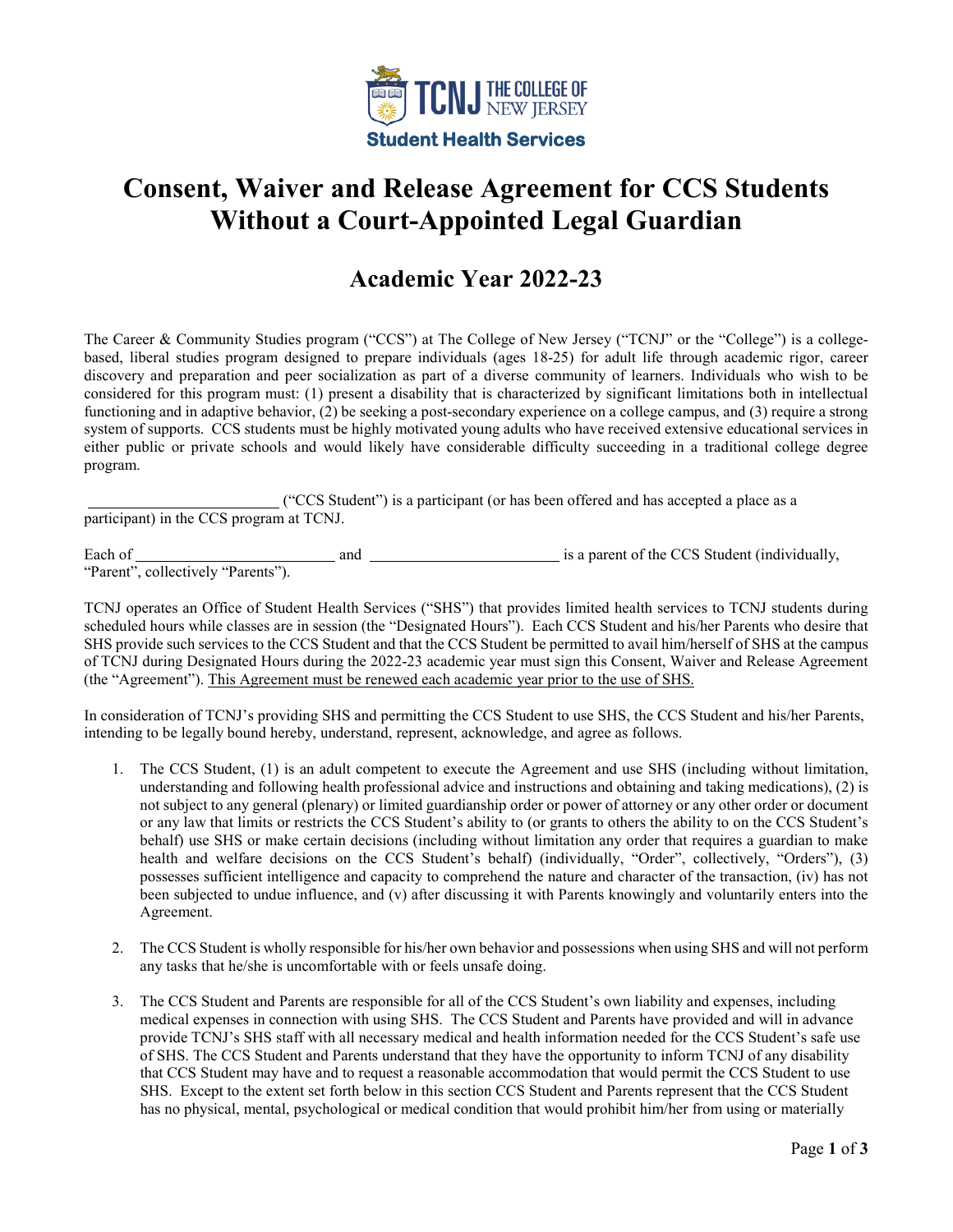$\_$  , and the set of the set of the set of the set of the set of the set of the set of the set of the set of the set of the set of the set of the set of the set of the set of the set of the set of the set of the set of th

[List of any such conditions or limitations]

- 4. The CCS Student is responsible for his/her own personal medical needs, including medical insurance coverage. The CCS Student has adequate insurance to cover any medical expenses for any injuries that may arise from the use of SHS. In addition to care provided by SHS, the CCS Student and Parents hereby authorize the employees and agents of TCNJ, at their discretion, to administer to or seek for the CCS Student first aid and other emergency medical services and transportation for further medical care, but the CCS Student and Parents acknowledge that such aid or services may not be present or TCNJ may not elect or be able or competent to administer or seek such aid or services or transportation.
- 5. The CCS Student hereby authorizes TCNJ to inform his/her Parents about all or any aspect of his/her use of SHS. TCNJ may choose to, but is not obligated or expected to inform Parents about the use of SHS or aspects of the use. No instance or pattern or practice of so informing Parents shall create any obligation or expectation that TCNJ will repeat or continue any such instance, pattern or practice in the future, regardless of any similarity in type, character or seriousness. Likewise, TCNJ may choose to, but is not obligated or expected to request consent from Parents about the use of SHS or aspects of the use and, absent such consent, may choose to limit the provision of services to the CCS Student or end the CCS Student's use of SHS. No instance or pattern or practice of so requesting such consent from Parents or limiting the provision of shall create any obligation or expectation that TCNJ will repeat or continue any such instance, pattern or practice in the future, regardless of any similarity in type, character or seriousness.
- 6. Assumption of Risk and Release. In no event shall the reliance of any of TCNJ, the New Jersey Educational Facilities Authority, the State of New Jersey or any of their respective trustees, directors, officers, employees, agents, students or volunteers (collectively, the "Releasees") on the representations, acknowledgements, and agreements of the CCS Student and Parents set forth in this Agreement in connection with the performance of the use of SHS be deemed or considered negligence or shall such reliance give rise to any claim ("Reliance Claim"). The CCS Student and Parents will not hold the Releasees responsible for any such Reliance Claim in connection with the use of SHS and the CCS Student and Parents will not sue or seek damages from any of the Releasees in any form, and the CCS Student and Parents hereby waive and release any and all such Reliance Claims against each of the Releasees for any such Reliance Claim arising in any way out of the CCS Student's use of SHS and the CCS Student and Parents agree to hold each Releasee harmless from any such Reliance Claims. The CCS Student and Parents recognize that this release means they are giving up, among other things, rights to sue the Releasees for injuries, damages or losses they may incur. The assumption of risk, waiver and release provided in this Section 6 are effective to the extent permitted by law.

The Agreement accurately expresses the state of mind of the CCS Student and Parents. The CCS Student and Parents have read and do understand and agree to be bound by the above statements, which are true and accurate. The CCS Student's use of SHS and the signing of this Consent, Waiver and Release Agreement for CCS Students are completely voluntary.

#### READ ABOVE CAREFULLY BEFORE SIGNING BELOW.

CCS Student Printed Name CCS Student Signature Date

As the parent of the CCS Student, I agree I have carefully read and understand this Agreement, I agree to all of the terms above, both personally and on behalf of the CCS Student. I further promise to ensure the CCS Student's compliance with the terms of this Agreement. I hereby voluntarily give permission for the CCS Student to use SHS and agree to be bound by the terms of this Consent, Waiver and Release Agreement.

\_\_\_\_\_\_\_\_\_\_\_\_\_\_\_\_\_\_\_\_\_\_\_\_\_\_\_\_\_ \_\_\_\_\_\_\_\_\_\_\_\_\_\_\_\_\_\_\_\_\_\_\_\_\_\_\_\_\_ \_\_\_\_\_\_\_\_\_\_\_\_\_\_\_\_\_

| Parent Printed Name | Parent Signature | Date |
|---------------------|------------------|------|
|                     |                  |      |
|                     |                  |      |